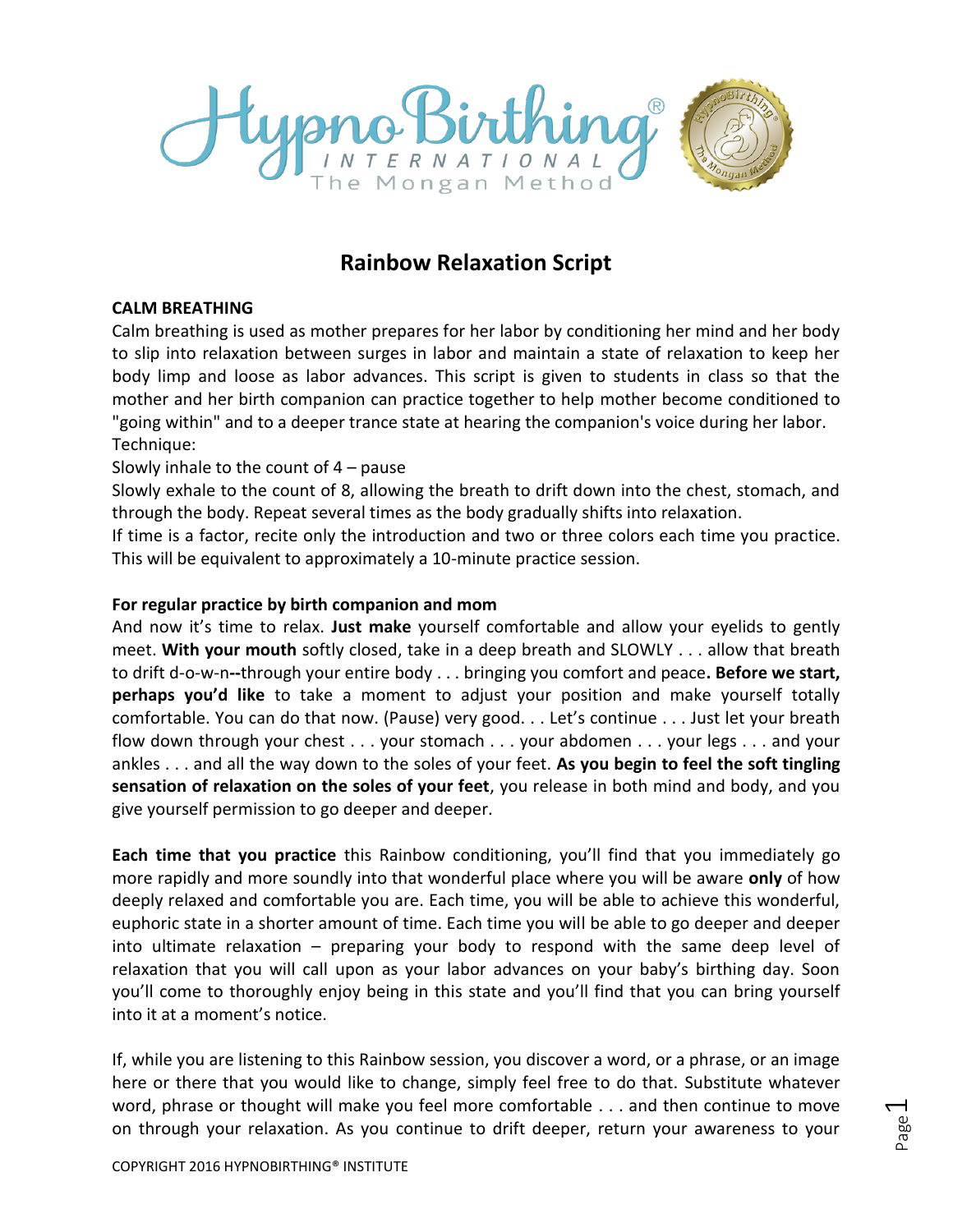eyes and feel how comfortable it is to just rest and allow your eyelids to remain gently closed. With your awareness on your eyes, you discover that all the little muscles in and around your eyes are becoming more and more relaxed. And your eyelids seem to close more thoroughly. **As your eyelids close even more**, any little worry lines around your eyes begin to fade and disappear . . . And this same quality of relaxation drifts down and around your cheeks . . . and your mouth . . . while all the rest of your facial muscles release and become loose and limp . . . And **you** go deeper . . . As you feel yourself drifting into total comfort, allow all tension in your jaw to just melt down and away. Softly rest the tip of your tongue behind your front upper teeth . . . and your lower jaw recedes and becomes comfortably relaxed.

**A wonderful sense of well-being** settles into every muscle, every nerve, and every cell within your face . . . Your mind releases and your body releases, and you go twice as deeply into relaxation. **The relaxation now drifts in and around** your shoulders, as you give yourself permission to allow your shoulders to droop into the frame of your body. As your shoulders go limp and loose, the relaxation flows down through you upper arms . . . your elbows . . . your lower arms . . . your wrist . . . and your hands all become loose and limp. Your entire upper body becomes perfectly relaxed. And you continue to go deeper.

**Now take in a deep breath** and release all tension from your chest . . . and from your heart . . . and from your stomach. And your breathing becomes soft and rhythmic . . . you are beginning to reach a perfect resting level. **Feel your body respond** to this **slow, comfortable breathing,** as your body learns to release tension from each set of muscles from the very top of your head and throughout the entire upper portion of your body. And your breathing and your heartbeat slows to a perfect resting rate. **Your circulation flows smoothly** and freely throughout your body, **miraculously** bringing just the right amount of oxygen to your baby, as well as to every muscle, every nerve, every cell, and every vital organ within your body.

Thoughts of how your relaxation is benefiting both you and your baby are reassuring, as you give yourself permission to double your relaxation once more and go even deeper. **Your lower body now begins** to become totally loose and limp . . . as though you were a marionette with all the strings released. Totally loose . . . totally limp. And you go deeper still. Now, your abdomen and your lower pelvic area are totally relaxed. It's so essential that this part of your body remain loose and limp allowing your birthing muscles to learn to be free of tension . . . letting any tension melt **all the way down** through your legs and your feet . . . melting down into the ground . . . Just the way the soft spring rain melts into the earth.

**To assist you as you** move even deeper into this perfectly relaxed state, **picture, in your mind's eye**, or your imagination, a magnificent rainbow arched across the sky above you, each color vibrating in harmony with the energy of the earth and the energy within your body. Allow your body, as though it were a magnet, to absorb all of the wonderful soothing and relaxing energy of the rainbow. Let the soft energizing colors, one by one, flow through and around your entire body . . . bringing you a sense of well-being and calm, drawing away all doubts, all fears, and all tension . . . leaving you calm and at peace. And you go deeper . . . and deeper, envisioning each color of the rainbow relaxation.

**Now you are ready to explore the healing, soothing colors of the rainbow. Place your full awareness on your mind** . . . and imagine yourself on a beautiful **mist of deep blue indigo and**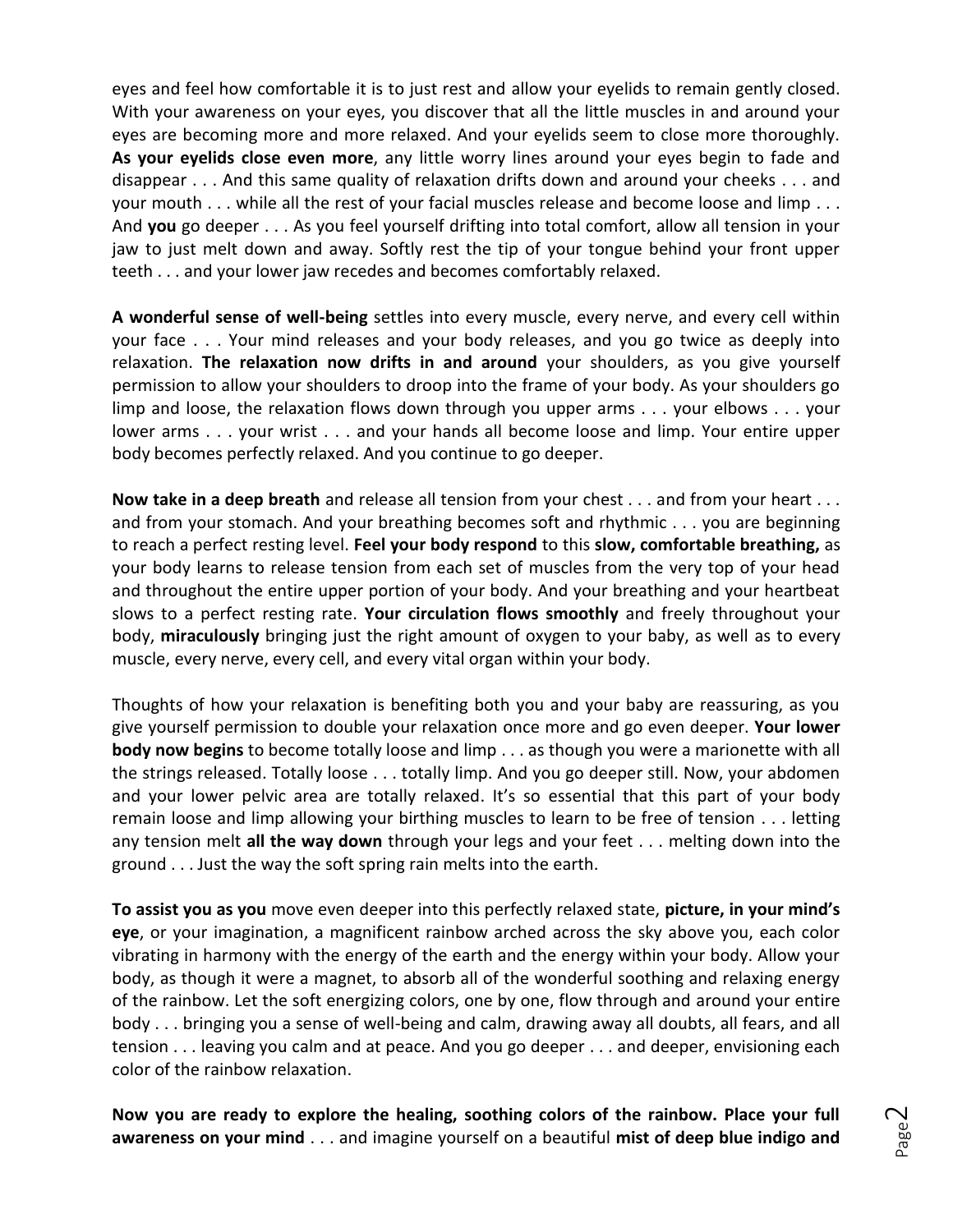**purple, a deep combination that puts your mind at ease** . . . Because the mind vibrates to the color of purple . . . a sense of confidence accompanies the thoughts that begin to fill your mind, and the mist of deep indigo teaches you to trust your baby and your body to know exactly how to birth . . . and you release all doubts concerning your birthing. As you breathe in the soft purple relaxation, your mind is filled with assurance, confidence, and calm. All of nature is in tune with indigo, and you are in tune with nature, now more than ever. As you fill your mind with a sense of joy and anticipation, you approach your birthing as an informed and protective parent . . . making decisions that you know are exactly right for your baby and yourself. Go deeper now into ultimate relaxation, as you turn your mind and body over to thoughts of gentle birthing . . . trusting that your mind and body will each play out the perfect design of nature when it's time to birth your baby.

**Picture yourself now within a mist of soothing blue** and feel your throat and neck relax. The throat and neck vibrate to the color of blue, so breathe in the blue mist of relaxation and feel all the tension in the area of the neck and throat melt away. The energy of blue helps you to find your voice and to learn to speak up and ask questions if ever it is important for you to do so. The energy from the blue mist teaches you to speak clearly and with confidence about your birthing wishes and your dream of how you will bring your baby into the world. You talk with your baby, and you resolve to be the spokesperson for yourself and this tiny dependent baby you are carrying. Your voice and your throat muscles align in perfect harmony with blue and with nature, and a wonderful calm and confidence accompanies your thoughts.

**Now in your mind's eye, envision yourself surrounded by a mist of green**—the soft green color of spring. As you breathe in the soft green mist, the entire area of your chest, and particularly, your heart, relaxes more deeply than you've ever relaxed before. Feeling energized by the green mist, you open your heart and your life to feelings of love for the tiny baby inside you the little one that you are carrying with such joy. Because your heart and your chest vibrate to the energy of the color green, you feel an even greater sense of well-being, as your life combines in love with the life of your baby. Green is the color of birth . . . and as the earth gives forth life . . . so too . . . your body will easily and naturally give forth a new beginning of life. Filled with the energy of a calm and loving heart, you free your body to blend in perfect harmony with the energy of green and find yourself in harmony with your natural birthing instincts—so calm, so loving, so peaceful. And you resolve to go even deeper when your labor advances on your birthing day.

**Your thoughts turn now to the color yellow**. Yellow is the color that vibrates in harmony with the region of your solar plexus and your stomach, As you become aware of yellow, you also become aware of the need to put only nutritional foods and substances into your stomach, knowing that your baby receives, absorbs, and grows in a healthy manner because of the effects of healthy foods that you put into your stomach. The energy surrounding your stomach and solar plexus teaches you that when you become aware of the importance of choosing only safe, nutritious foods, you help your body and baby avoid many late term circumstances that could stand in the way of your gentle, natural birthing. These thoughts are calming as you relax even deeper into the mist of yellow relaxation.

**Now turn your thoughts to the mist of orange energy that surrounds your abdomen.** The color orange vibrates in harmony with your abdomen, the area that houses your womb and